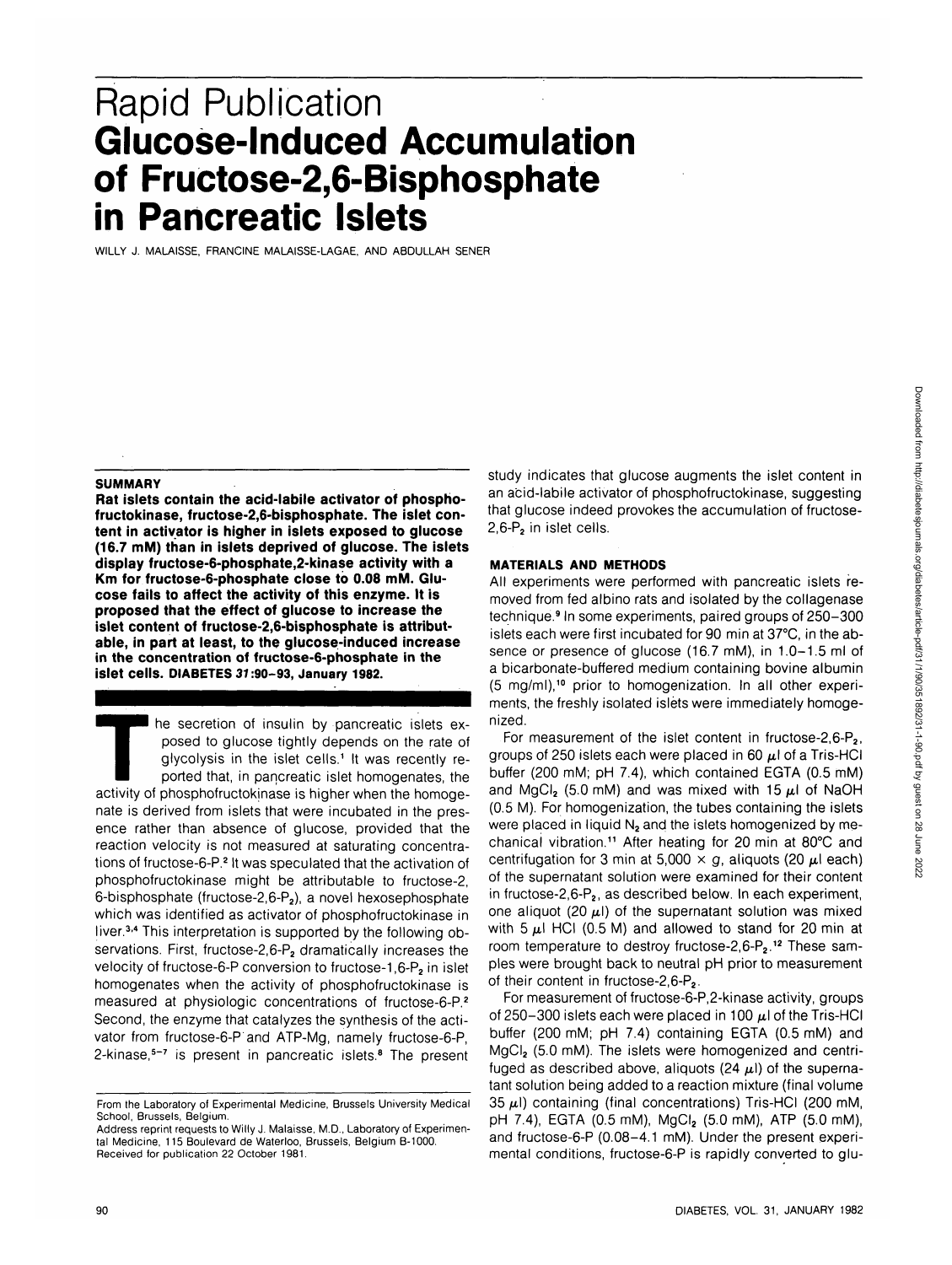cose-6-P, due to the high activity of phosphoglucose isomerase in the islet homogenate.<sup>13</sup> When the initial concentration of fructose-6-P amounted to 4.1 mM, the concentration of glucose-6-P in the assay medium averaged  $3.1 \pm 0.1$  mM, a value close to that expected from the equilibrium constant of phosphoglucose isomerase.<sup>14</sup> These considerations were taken into account in establishing the true concentrations of fructose-6-P in the assay medium, quoted in RESULTS and DISCUSSION. After a 20-min incubation at 37°C, the reaction mixture (35  $\mu$ I) was mixed with  $5 \mu$ I NaOH (0.7 M), heated for 20 min at 80°C, centrifuged (see above), and eventually examined for its content in fructose-2,6-P<sub>2</sub> (see below). We have previously reported that, under the present experimental conditions, the reaction velocity is constant over a 20-min incubation and proportional to the volume of islet homogenate.<sup>8</sup>

For measurement of their content in fructose-2.6-P<sub>2</sub> the alkali-treated (and further acidified) samples were added to an assay cuvette containing 0.98 ml of a Hepes-NaOH buffer (50 mM; pH 7.4). This buffer contained EDTA  $(0.2 \text{ mM})$ , MgCl<sub>2</sub>  $(10 \text{ mM})$ , NH<sub>4</sub>Cl  $(1 \text{ mM})$ , dithiothreitol (2.5 mM), fructose-6-P (0.25 mM), ATP (10 mM), NADH (0.16 mM), desalted aldolase (0.4 U), triose-P-isomerase (2.4 U) and  $\alpha$ -glycero-P-dehydrogenase (0.4 U). Prior to addition of the samples, the reaction was initiated by addition of purified muscle phosphofructokinase (0.015 U) and the basal reaction velocity recorded spectrophotometrically over a 10-15-min incubation at 30°C. The increment in reaction velocity attributable to the addition of the sample was again monitored over 10-15 min, and expressed relative to the increment in reaction velocity (above basal value) enregistered when fructose-2,6- $P_2$  (kindly given by Drs. E. Van Schaftingen and H.-G. Hers, see ref. 15) was added to the same cuvette to yield a final concentration of 250 nM. The reaction velocity was judged from the decrease in NADH absorbance at 340 nm. The concentration of fructose-2,6- $P_2$  in the samples was then calculated by reference to the abacus established at increasing concentrations of fructose-2,6- $P_2$  (standards).<sup>8</sup>

All results are expressed as the mean  $(\pm$  SEM) together with the number of individual observations (N).

## **RESULTS**

**Islet content in fructose-2,6-P<sub>2</sub>.** When pancreatic islets were incubated for 90 min in the presence of glucose (16.7 mM) and then homogenized, the alkali-treated homogenates contained an acid-labile activator of purified muscle phosphofructokinase. In the presence of fructose-6-P (0.25 mM) and ATP (10 mM), the activity of the muscle enzyme averaged 918  $\pm$  48 pmol of NADH consumed/min  $(N = 34)$ . The islet homogenate increased the reaction velocity by  $402 \pm 141$  pmol of NADH consumed/min (paired difference;  $N = 8$ ;  $P < 0.025$ ). Such an increase in reaction velocity represented 7.86  $\pm$  1.81% (N = 8) of the paired increment in velocity measured in the same cuvette in the presence of 250 nM fructose-2.6-P<sub>2</sub>. From these data, it was calculated that the glucose-stimulated islets apparently contained  $147 \pm 35$  fmol/islet of fructose-2.6-P<sub>2</sub>.

When the islets were incubated for 90 min in the absence. rather than presence of glucose, the increase in the velocity of the reaction catalyzed by muscle phosphofructokinase was less marked. In a series of 8 experiments, the paired difference in fructose-2,6-P<sub>2</sub> content of glucose-deprived and glucose-stimulated islets averaged  $59.6 \pm 21.7$ fmol/islet  $(P < 0.05)$ . The apparent fructose-2.6-P<sub>2</sub> content of glucose-deprived islets represented  $64.2 \pm 5.6\%$  (P < 0.001) of the paired value found in glucose-stimulated islets.

Whether in glucose-deprived or glucose-stimulated islets, the capacity of the islet homogenate to activate muscle phosphofructokinase was abolished by acid treatment of the homogenates. The acid-treated homogenates failed to increase significantly (paired difference :  $+ 6 \pm 24$  pmol of NADH consumed/min,  $N = 14$ ) the velocity of the reaction catalyzed by muscle phosphofructokinase.

**Activity of islet fructose-6-P,2-kinase.** When the islet homogenate was incubated for 20 min at 30°C in the presence of 1.0 mM fructose-6-P and 5.0 mM ATP-Mg, the rate of for-



**FIGURE 1. Saturation curve and double reciprocal plot for the activity of fructose-6-P,2-kinase at increasing concentrations of fructose-6-P. The velocity of the reaction is expressed as a percent of the paired value found within the same experiment in the presence of 1.0 mM fructose-6-P. Such a control value averaged 79.6 ± 9.1 fmol/min per islet (N = 14). Mean values (±SEM) refer to 6-8 individual observations.**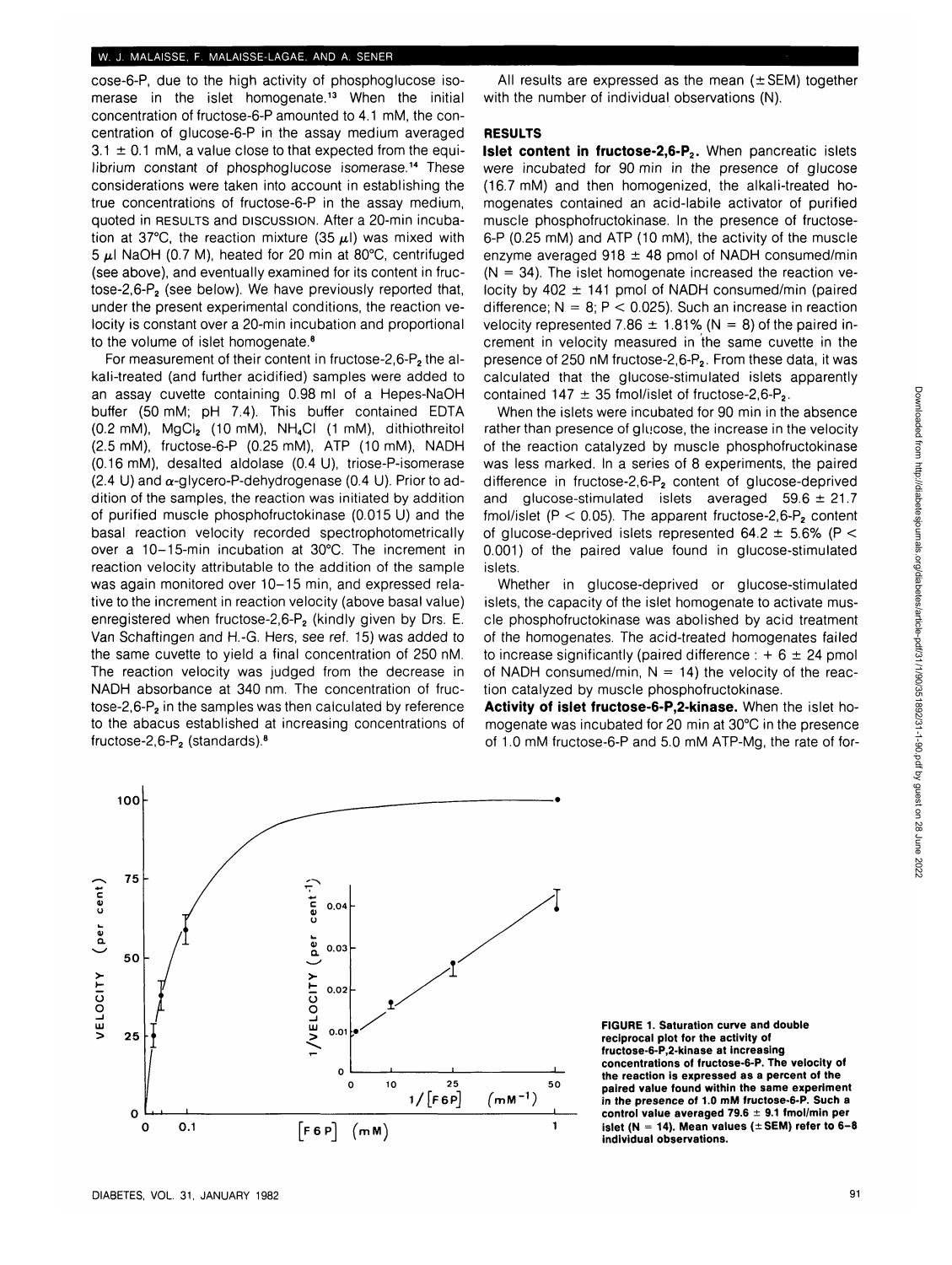mation of fructose-2,6-P<sub>2</sub> averaged 79.6  $\pm$  9.1 fmol/min per islet  $(N = 14)$ . The Km of fructose-6-P, 2-kinase for fructose-6-P was close to 0.08 mM (Figure 1).

No direct effect of glucose upon the activity of fructose-6-P,2-kinase was observed. The islet homogenate was incubated for 20 min at 30°C in the presence of fructose-6-P  $(0.1-1.0 \text{ mM})$  and ATP-Mg  $(5.0 \text{ mM})$ , with or without glucose (20 mM). After incubation in the absence and presence of glucose, respectively, the increment in the velocity of the reaction catalyzed by muscle phosphofructokinase, as observed after addition of the alkali-treated samples derived from the first reaction mixture, averaged 25.77  $\pm$ 2.94 and 23.14  $\pm$  3.14% (N = 6 in each case, P  $>$  0.5) of the paired increment evoked in the same cuvette by 250 nM fructose- $2,6$ - $P<sub>2</sub>$ .

In the last series of experiments, intact islets were incubated for 90 min at 37°C in the absence or presence of glucose (16.7 mM), prior to homogenization and measurement of fructose-6-P,2-kinase activity. At three concentrations of fructose-6-P (0.02, 0.04 and 1.0 mM), the reaction velocity (fmol of fructose-2,6-P<sub>2</sub> formed per min and per islet) in the homogenates prepared from glucose-stimulated islets averaged 98.4  $\pm$  9.8% (N = 12; P > 0.8) of the paired value found, within the same experiment and at the same concentration of fructose-6-P, in a homogenate prepared from glucose-deprived islets.

In all experiments designed to measure the activity of fructose-6-P,2-kinase in islet homogenates, the activator of muscle phosphofructokinase generated during the first reaction was examined for its lability at acid pH. When the first reaction was conducted in the presence of 1.0 mM fructose-6-P and when the alkali-treated samples derived from this first reaction were acidified, the increment in the velocity of the reaction catalyzed by muscle phosphofructokinase averaged 197  $\pm$  63 pmol of NADH consumed/min (N = 15), representing less than 10% of the increment evoked by the nonacidified samples  $(2,391 \pm 197 \text{ pmol of NADH con-}$ sumed/min;  $N = 17$ ). The residual effect of the acidified samples ( $P < 0.01$ ) is likely to reflect the incomplete destruction of fructose-2,6- $P_2$  under the present experimental conditions.<sup>12</sup>

#### **DISCUSSION**

The present data indicate that pancreatic islets contain an acid-labile activator of phosphofructokinase, presumably fructose-2,6-P2. The islet content in this activator is higher in islets exposed to glucose (16.7 mM) than in glucose-deprived islets. For the assay of the activator, the crude islet homogenate was added to a cuvette containing purified muscle phosphofructokinase. It is conceivable, therefore, that the activity of the muscle enzyme was affected to a limited extent by factors other than fructose-2,6- $P_2$ .

The islet also display fructose-6-P,2-kinase activity. We have been unable to detect any obvious effect of glucose on the activity of this enzyme, whether glucose was directly added to the reaction mixture or the enzymatic activity measured in homogenates derived from glucose-deprived and glucose-stimulated islets, respectively. These negative findings do not formally rule out a regulatory effect of glucose upon the activity of fructose-6-P,2-kinase in intact islet cells.

The activity of fructose-6-P,2-kinase in pancreatic islets

# TABLE 1

Fructose-6-P,2-kinase activity in liver and pancreatic islets

| Tissue | Activity (1 $mU = 1$ nmol/min) | Reference     |
|--------|--------------------------------|---------------|
| Liver  | 0.044 mU/mg protein            | (5)           |
| Liver  | 0.071 mU/mg protein            | (6)           |
| Liver  | 0.100 mU/mg protein*           | (7)           |
| Islets | 0.080 mU/mg proteint           | (this report) |

Assuming a protein content of 0.2  $g/g$  wet weight liver.

† Assuming a protein content of 1.0  $\mu$ g/islet.<sup>17</sup>

was of the same order of magnitude as that reported in liver (Table 1). The Km for fructose-6-P of the islet enzyme (0.08 mM) was lower than that measured with partially purified liver fructose-6-P,2-kinase (0.4-0.5 mM; see refs. 6 & 7). However, in view of the islet content in Pi and the activity of the islet Mg-ATPase,<sup>16</sup> the Pi content of our reaction mixture amounted to more than 2 mM. According to Van Schaftingen and Hers,7 Pi (5 mM) lowers the Km of fructose-6-P,2-kinase for fructose-6-P from 0.4 to 0.05 mM. Hence, the Km derived from our experiments is in fair agreement with that found in liver.

Our kinetic data suggest that the velocity of the reaction catalyzed by fructose-6-P,2-kinase may be markedly affected by changes in the concentration of fructose-6-P in the range of values to be found in intact islet cells (0.03- 0.06 mM; see ref. 2). In other words, the glucose-induced increase in the islet content of fructose-6-P might represent a major determinant of the increase in fructose-2,6-P<sub>2</sub> formation and, hence, activation of phosphofructokinase in intact islets stimulated by glucose.

## **ACKNOWLEDGMENTS**

This work was supported by grants from the Belgian Foundation for Scientific Medical Research and Belgian Ministry of Scientific Policy. The authors are grateful to J. Schoonheydt and M. Urbain for technical assistance and to C. Demesmaeker for secretarial help.

### **REFERENCES**

 Sener, A., Levy, J., and Malaisse, W. J.: The stimulus-secretion coupling of glucose-induced insulin release. XXIII. Does glycolysis control calcium transport in the B-cell? Biochem. J.  $156:521-25$ ,  $1976$ 

 Malaisse, W. J., Malaisse-Lagae, F., Sener, A., Van Schaftingen, E., and Hers, H.-G.: Is the glucose-induced stimulation of glycolysis in pancreatic islets attributable to activation of phosphofructokinase by fructose 2,6 bisphosphate? FEBS Lett. 725:217-19, 1981. <sup>3</sup>

 Furuya, E., and Uyeda, K.: An activation factor of liver phosphofructokinase. Proc. Natl. Acad. Sci. USA 77:5861-64, 1980. <sup>4</sup>

 Van Schaftingen, E., Hue, L, and Hers, H.-G.: Control of the fructose-6-phosphate/fructose-1,6-bisphosphate cycle in isolated hepatocytes by glucose and glucagon. Biochem. J. 192:887-95, 1980.

 Furuya, E., and Uyeda, K.: A novel enzyme catalyzes the synthesis of activation factor from ATP and D-fructose-6-P. J. Biol. Chem. 256:7109-12, 1981

 El-Maghrabi, M. R., Claus, T. K, Pilkis, J., and Pilkis, S. J.: Partial purification of rat liver enzyme that catalyzes the formation of fructose-2,6 bisphosphate. Biochem. Biophys. Res. Commun. 101:1071-77, 1981.

 Van Schaftingen, E., and Hers, H.-G.: Phosphofructokinase 2, the enzyme that forms fructose 2,6-biphosphate from fructose 6-phosphate and ATP. Biochem. Biophys. Res. Commun. 101:1078-84, 1981

<sup>8</sup> Malaisse, W. J., Malaisse-Lagae, F., and Sener, A.: Presence of fructose-6-phosphate, 2-kinase in pancreatic islets. FEBS Lett. In press.

 Lacy, P. E., and Kostianovsky, M.: Method for the isolation of intact islets of Langerhans from rat pancreas. Diabetes 16:35-39, 1967

<sup>10</sup> Malaisse, W. J., Brisson, G. R., and Malaisse-Lagae, F.: The stimu-